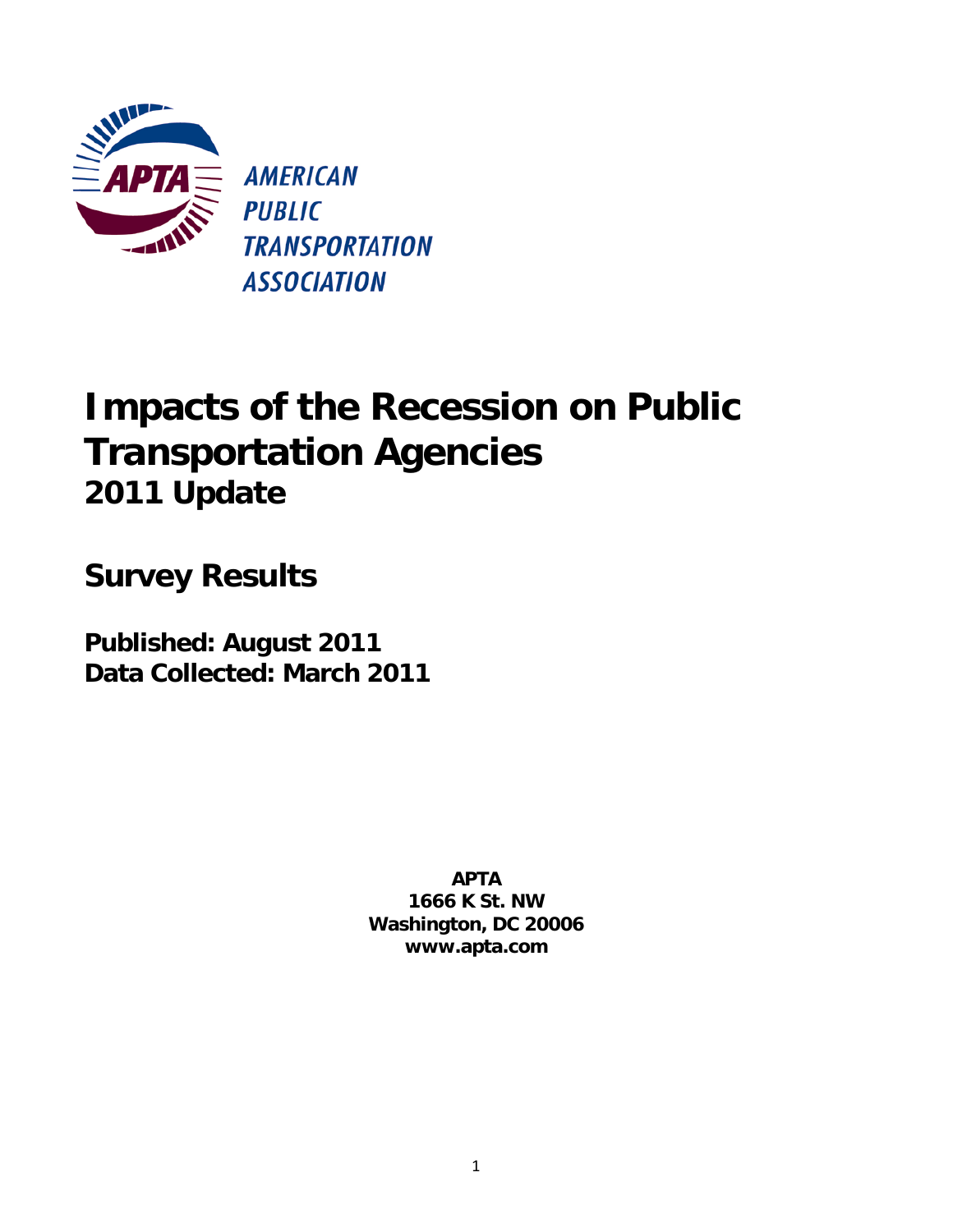# **Impacts of the Recession on Transit Agencies**

# **August 2011**

## **Executive Summary and Key Findings**

Public transportation agencies across the United States continue to face budgetary challenges as a result of the current recession. Many transit agencies saw decreases in state and local funding in the past year. In order to survive, agencies have been forced to cut service, raise fares, lay off employees, and implement hiring freezes, among other actions. The actions come even as agencies are expected to serve an increased number of riders. This report, based on a March 2011 survey, provides a national perspective on the extent to which the recession is affecting public transportation agencies and the millions of Americans who use their services.

The survey was a follow‐up to a similar survey in 2010 that asked about actions taken in response to the economic downturn. This new survey asked about actions taken since January 1, 2010 and actions agencies anticipated taking in the near future. 117 transit agencies responded to the survey. The results show that a large number of transit agencies are facing service cuts, fare increases, and reductions in staff and benefits due to declining funding. Larger public transportation agencies felt the most severe impacts.

The survey found:

- 71 percent of public transportation agencies saw flat or decreased local funding, and 83 percent saw flat or decreased state funding.
- Capital budgets are also at risk, with 85 percent of agencies reporting flat or decreased capital funding.
- Nearly eight in ten transit agencies (79%) have cut service or raised fares or are considering either of those actions. Half of the transit agencies (51%) have already cut service or raised fares.
- Larger transit agencies were more likely to have cut service or raised fares than other agencies. Seven in ten large agencies (71%) cut service in the past year compared to 41 percent of other agencies. Half of large agencies (50%) raised fares in the last year; only 30 percent of other agencies did so.
- Larger agencies were also more likely to take steps to reduce their workforces, with three‐quarters (75%) of large agencies reducing their number of positions and nearly half (46%) laying off employees.

Transit agencies continue to find solutions to their budget pressures while still providing critical transportation service to connect people to jobs and support economic growth. Additionally, agencies are foreseeing future pressures as the U.S. House Transportation and Infrastructure Committee is proposing to cut an additional 37 percent in federal funding to public transportation and all surface transportation programs. State and local governments will not be able to make up for this lack of funding. Now is not the time to reduce critical federal funding that is needed to preserve service and address capital needs.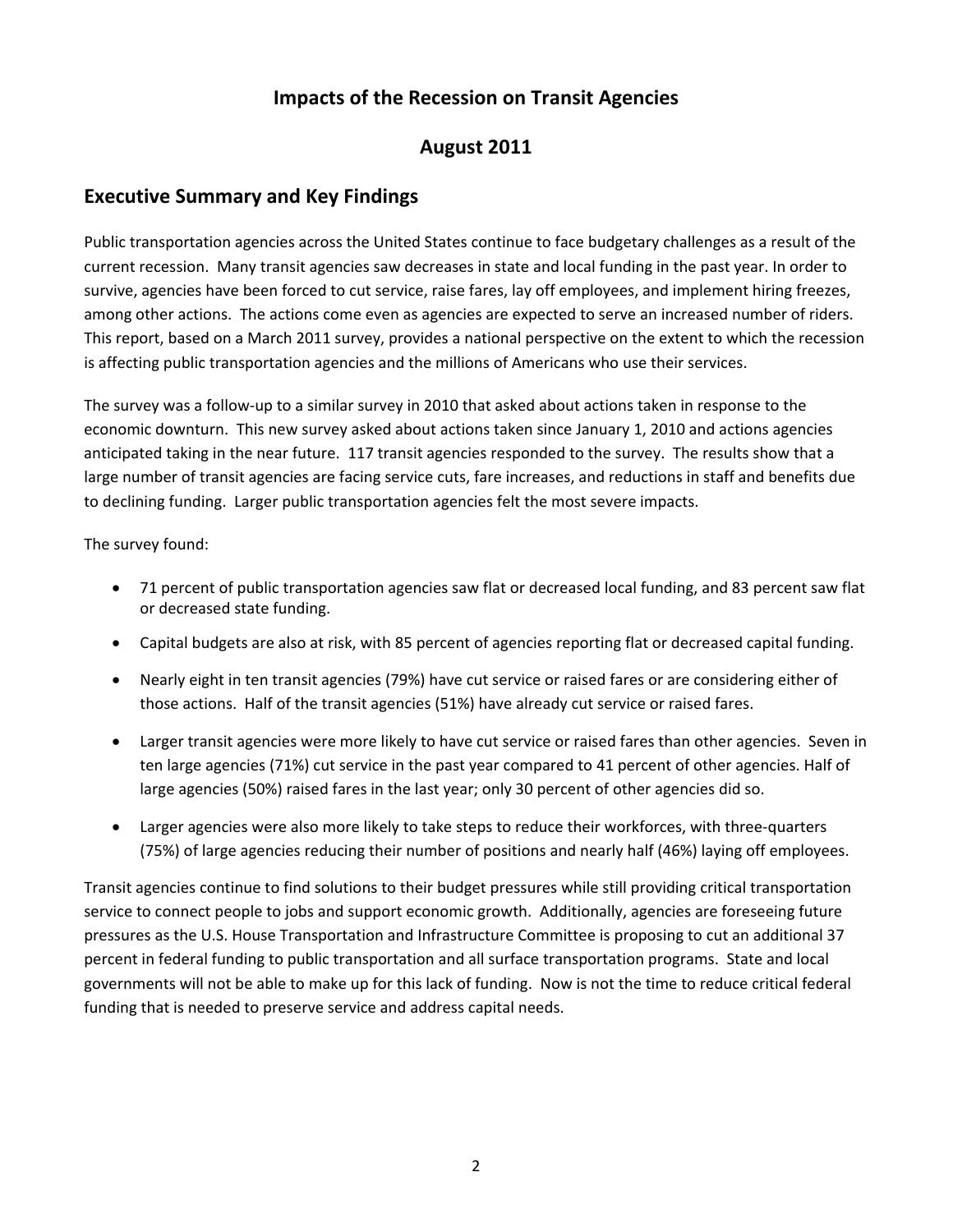## **Introduction**

In March 2011 APTA conducted a survey of its public transportation agency members to further gauge the effects the recession is having on agencies and their customers. The survey is a follow‐up to a similar survey done in March 2010 (hereinafter referred to as the "previous survey") on the impacts of the recession as measured through specific actions such as service cuts and fare increases. This survey records actions taken since January 1, 2010. A total of 117 public transit agency members responded to the survey, which has a maximum margin of error of ±7.5%. The results show that transit agencies continue to face funding challenges requiring service cuts and fare increases. Two out of every five agencies (40%) that have already taken those actions remain in budget shortfall for the coming year. In addition, 85% of transit agencies have seen flat or decreased capital funding, resulting in three in ten agencies (31%) delaying vehicle acquisitions and two in ten (20%) delaying capital maintenance.

#### **Agency Revenue Picture**

Operating funding for transit agencies comes from three main sources: local/regional revenue, state revenue, and transit fares. Transit agencies serving urbanized areas with populations of less than 200,000 or rural areas can use a portion of their federal formula funding for operating assistance. This year's results show that a large majority of agencies are still facing flat or declining state and local operating funding. A total of 71 percent of responding agencies saw flat or decreased local and/or regional funding, and 83 percent saw flat or decreased state funding. These decreases are on top of an already stagnant funding situation in the previous year. In the previous APTA survey, 90% of agencies saw decreases in funding from local and/or regional sources and 89% reported decreases in funding from state sources. Fewer agencies in the 2011 survey saw decreases in fare revenue (28% compared to 47%) and more agencies saw increases (46% compared to 30%), mostly due to agencies raising fares.

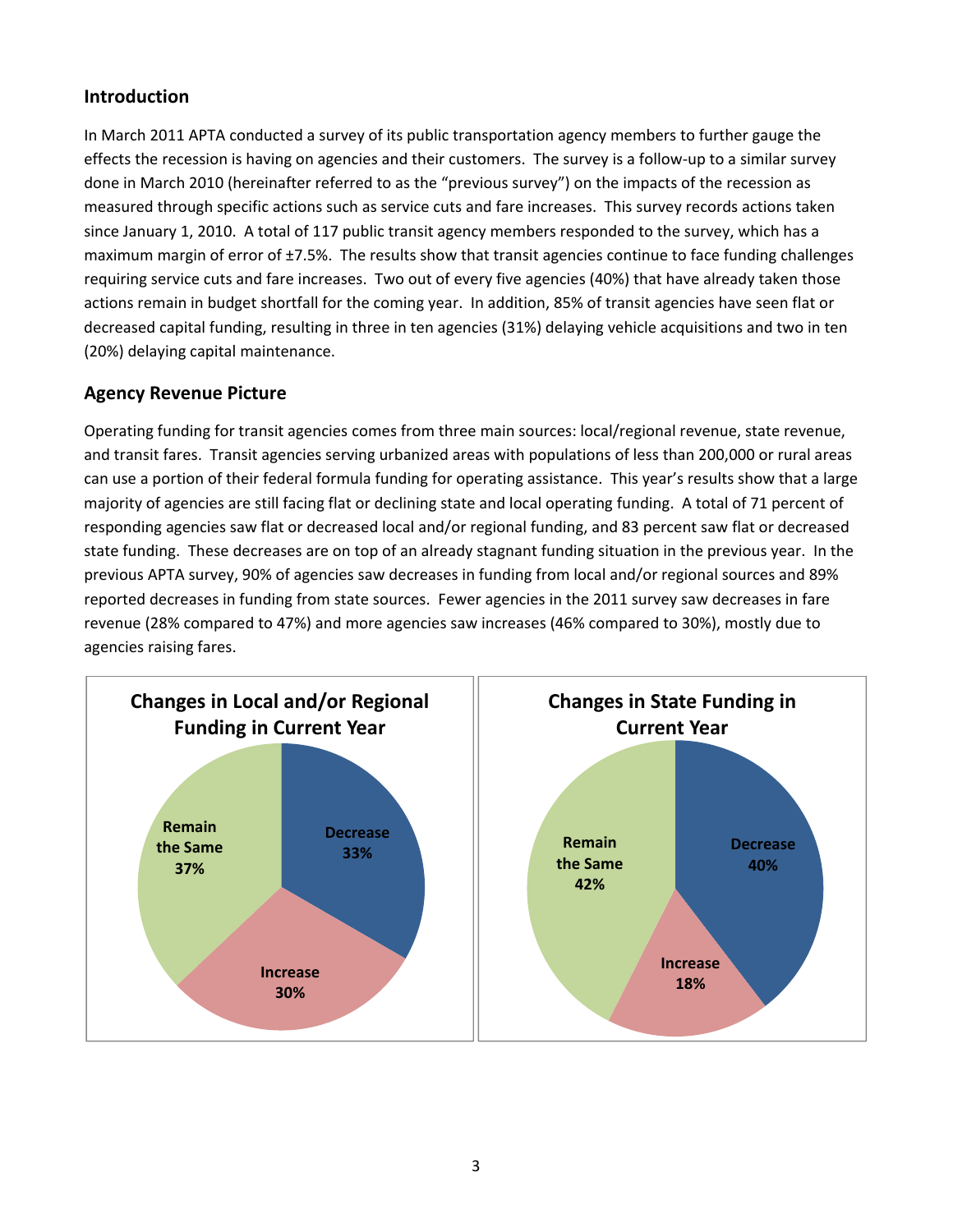

# **Budget Shortfalls**

Even with the improved revenue picture, many agencies are still facing challenging budget situations. Over one‐ third (35%) of agencies are projecting a budget shortfall in the coming budget year. Of those, more than one in ten (16%) had shortfalls of over ten percent, and half of those expected shortfalls of over 20%. The total shortfall predicted by responding agencies was over \$600 million.



A new question on the 2011 survey asked agencies to identify how important various criteria were to the stress in their operating budget, on a scale from 1 (Not a cause) to 5 (Critical Importance). The top three causes of stress in operating budgets among agencies were increasing fuel prices, the status of local/regional funding, and the status of state funding. The least important criteria was the current status of fare revenues, which reflects the fact that many agencies have seen rising fare revenues as of late.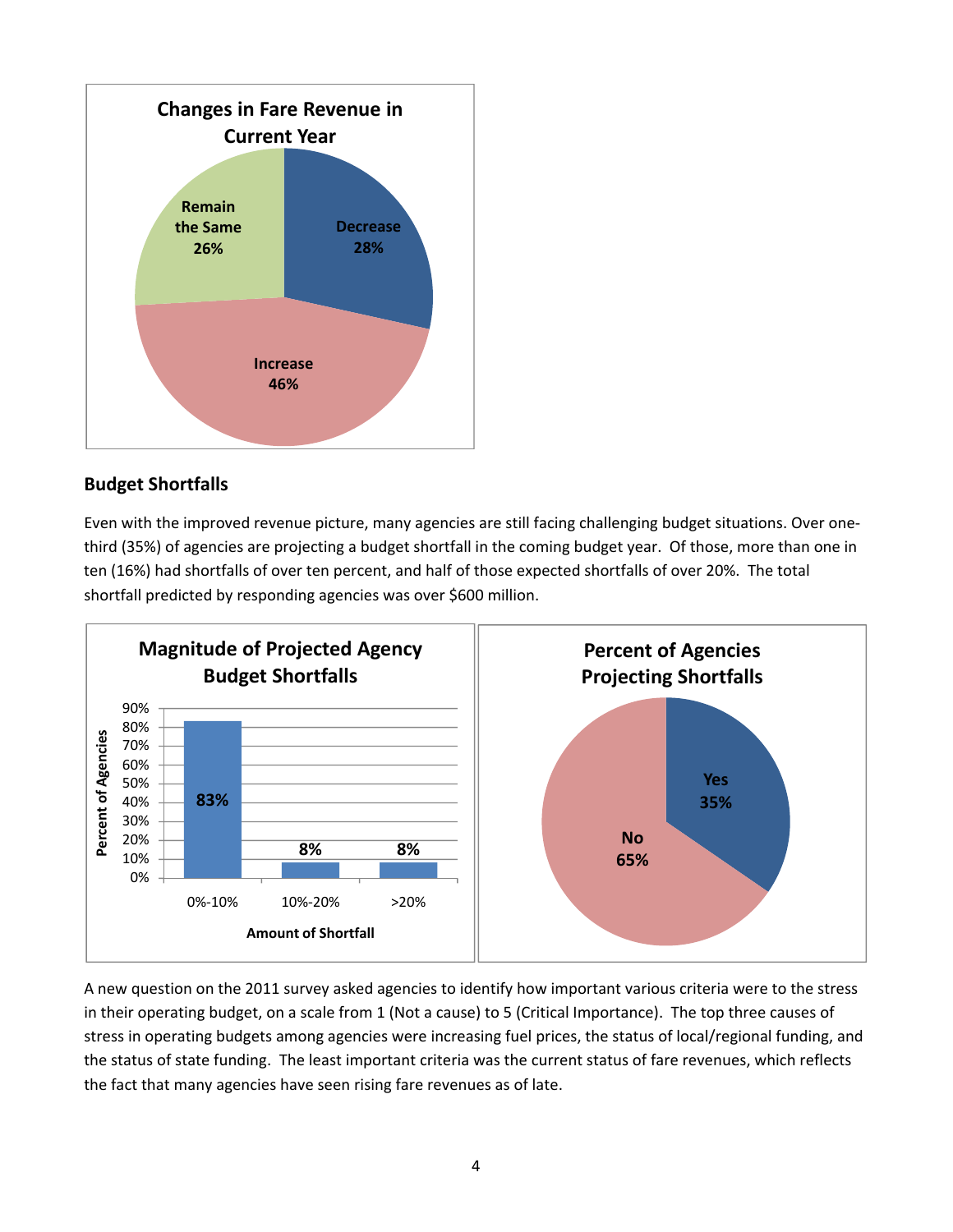

# **Actions Taken by Transit Agencies to Address Budget Shortfalls**

Agencies once again have taken a number of actions to address potential budget shortfalls. These actions are having even more detrimental effects on agencies, their employees, and transit users as the compounding effects of year over year cuts, fare increases, layoffs, and benefit reductions are felt. Over seven in ten (71%) agencies have cut service in the past year or are considering doing so in the future. Nearly six in ten (58%) agencies have increased fares in the past year or are considering future fare increases. Over three quarters (79%) of agencies are considering fare increases or service cuts in 2011 or have already implemented them. In comparison to the previous survey, a similar percentage of agencies are implementing or considering service cuts (71% compared to 74%) but a smaller percentage are considering or implementing fare increases (58% compared to 73%). In addition, of those agencies in the previous survey that were considering future fare cuts or service increases, over two thirds (69%) indicated in the new survey that they took at least one of those actions.

|                                 | <b>Implemented Since</b> |             | Implemented            |                      |
|---------------------------------|--------------------------|-------------|------------------------|----------------------|
|                                 | January 1, 2010, or      | Considering | <b>AND Considering</b> | Implemented OR       |
|                                 | Approved for             | Future      | additional Future      | Considering for      |
|                                 | Implementation           | Action      | Action                 | <b>Future Action</b> |
| Service Cuts:                   | 47%                      | 28%         | 9%                     | 71%                  |
| <b>Reduction in Peak-Period</b> | 24%                      | 24%         | 3%                     | 45%                  |
| Service                         |                          |             |                        |                      |
| Elimination or Reduction in     | 32%                      | 33%         | 7%                     | 58%                  |
| Off-Peak Service                |                          |             |                        |                      |
| Reduction in Geographic         | 13%                      | 24%         | 3%                     | 33%                  |
| Coverage of Service             |                          |             |                        |                      |
| Fare Increase                   | 34%                      | 28%         | 4%                     | 58%                  |
| Fare Increase AND Service Cuts  | 20%                      | 25%         | 3%                     | 41%                  |
| Fare Increase OR Service Cuts   | 51%                      | 56%         | 28%                    | 79%                  |
| Transfer of funds from capital  | 35%                      | 17%         | 6%                     | 46%                  |
| use to operations               |                          |             |                        |                      |
| Use of Reserves                 | 42%                      | 21%         | 9%                     | 53%                  |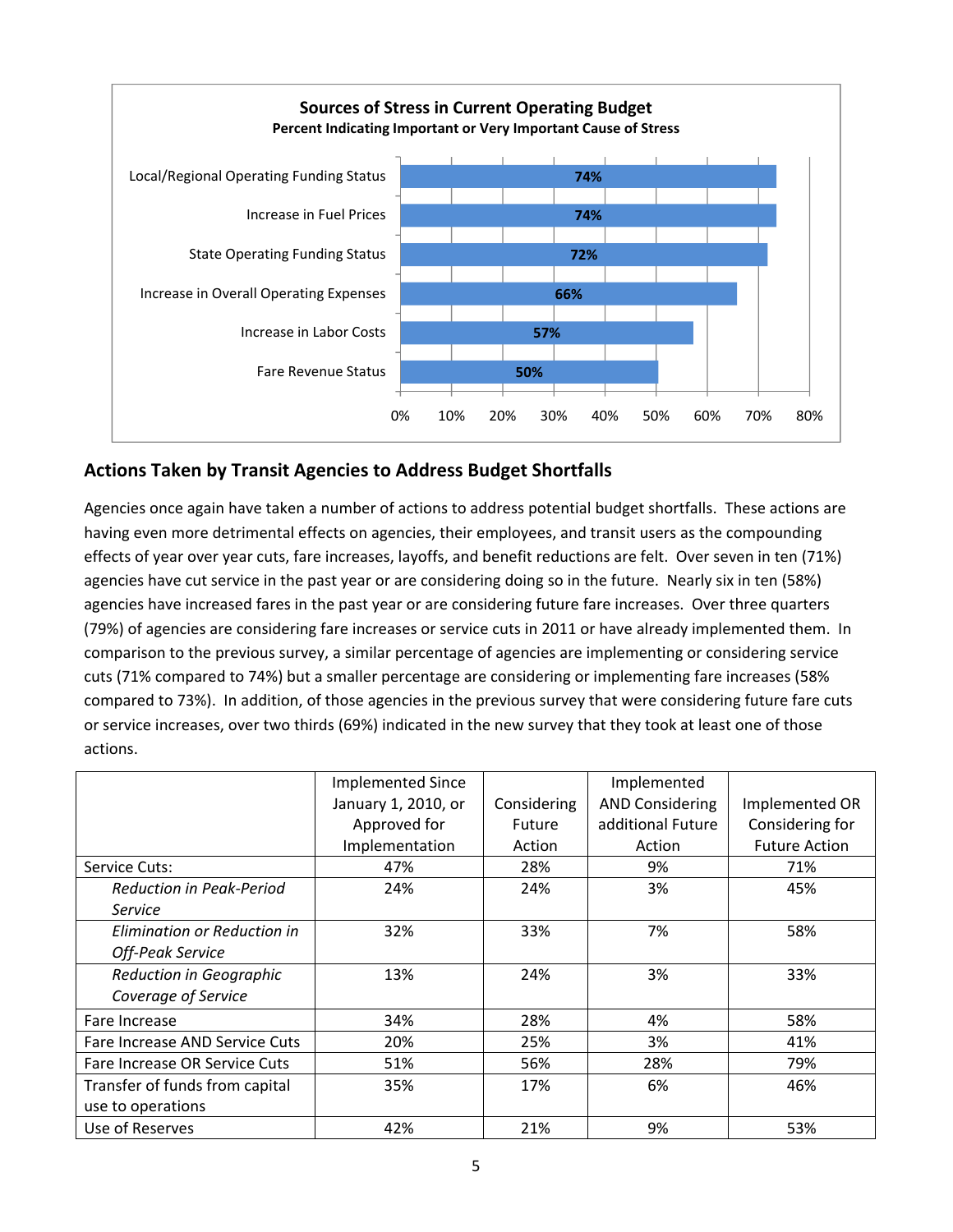Transit agencies are also taking actions with respect to human resources to address their budget issues. Nearly half (48%) of agencies surveyed this year have implemented hiring freezes in the past year or are considering doing so in the future. Over six in ten (62%) agencies have frozen the salaries of their non-union employees or are considering doing so. Two in ten (21%) have conducted layoffs in the past year and an additional 15 percent are considering future layoffs.

|                                     | <b>Implemented Since</b> |               | Implemented            |                      |
|-------------------------------------|--------------------------|---------------|------------------------|----------------------|
|                                     | January 1, 2010, or      | Considering   | <b>AND Considering</b> | Implemented OR       |
|                                     | Approved for             | <b>Future</b> | additional Future      | Considering for      |
|                                     | Implementation           | Action        | Action                 | <b>Future Action</b> |
| <b>Hiring Freeze</b>                | 37%                      | 13%           | 2%                     | 48%                  |
| Furloughs: Non-Union                | 13%                      | 13%           | 3%                     | 22%                  |
| Furloughs: Union                    | 9%                       | 8%            | 2%                     | 15%                  |
| Salary Freeze or reduction:         |                          |               |                        |                      |
| Non-Union                           | 55%                      | 14%           | 6%                     | 62%                  |
| Salary Freeze or reduction:         |                          |               |                        |                      |
| Union                               | 26%                      | 16%           | 3%                     | 40%                  |
| <b>Reduction in Benefits:</b>       |                          |               |                        |                      |
| Non-Union                           | 26%                      | 21%           | 3%                     | 44%                  |
| <b>Reduction in Benefits: Union</b> | 14%                      | 23%           | 3%                     | 33%                  |
| <b>Reduction in Positions</b>       | 42%                      | 14%           | 5%                     | 50%                  |
| Layoffs                             | 21%                      | 15%           | 3%                     | 34%                  |

## **Differences in Impact by Size of Agency Operations**

In examining the recession impacts between those larger transit agencies (providing 25 million or more annual trips) and smaller transit agencies (those providing fewer trips), several trends begin to emerge. A higher percentage of larger agencies saw decreases in Local/Regional and State revenue. On the fare revenues side, more of the larger agencies saw fare revenue increases, likely due to the fact that a higher percentage of those agencies raised fares.

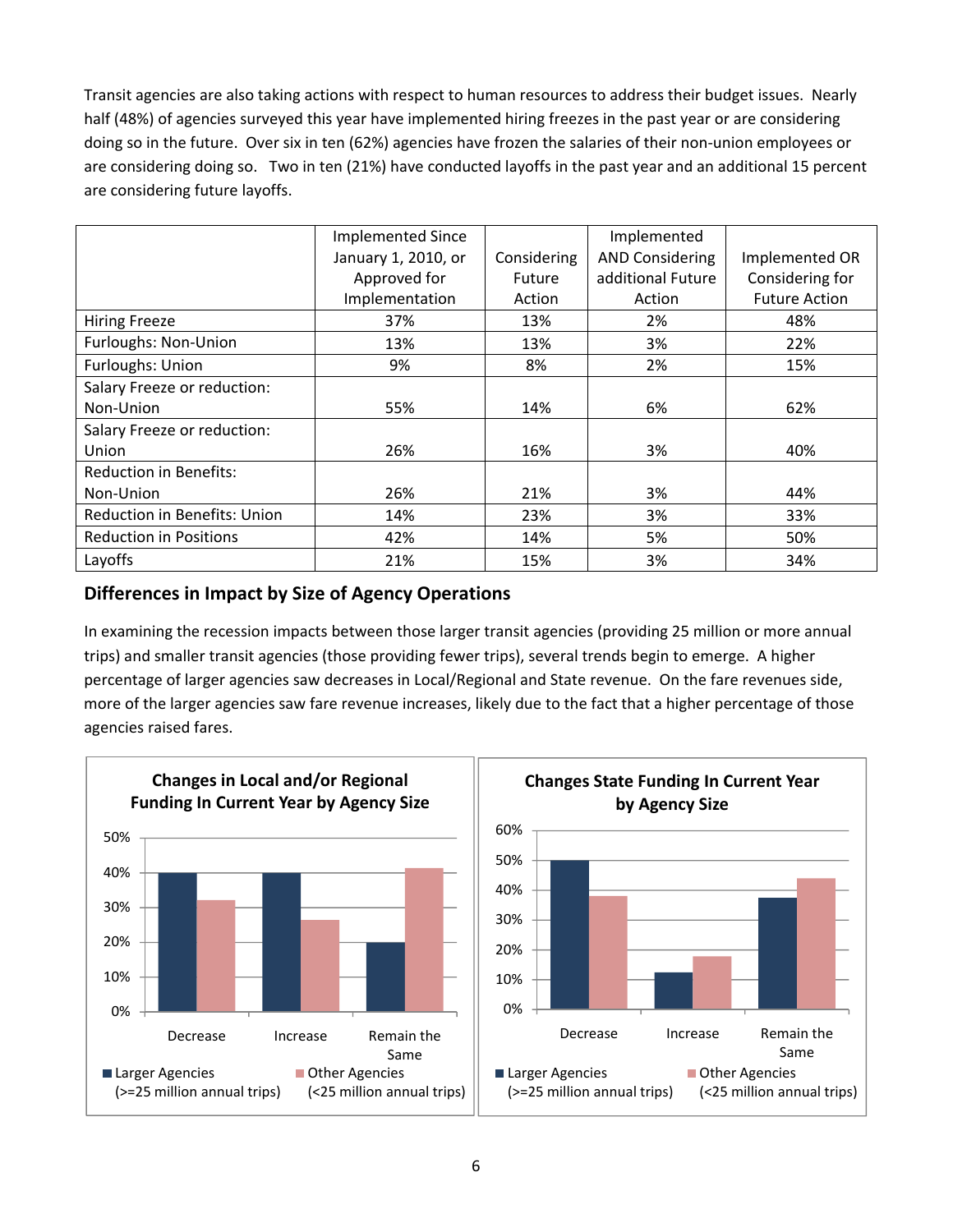

More of the larger agencies have also been forced to take action in terms of services provided to customers in order to address their budget issues. More than two thirds (71%) of larger agencies have implemented or have approved cuts to their transit service since January 1, 2010. These cuts have a compounding effect on transit passengers ‐ in the 2010 APTA survey 66 percent of agencies reported approving service cuts. Across the board a larger percent of the larger agencies cut service, raised fares, or took other actions in order to control their budgets.

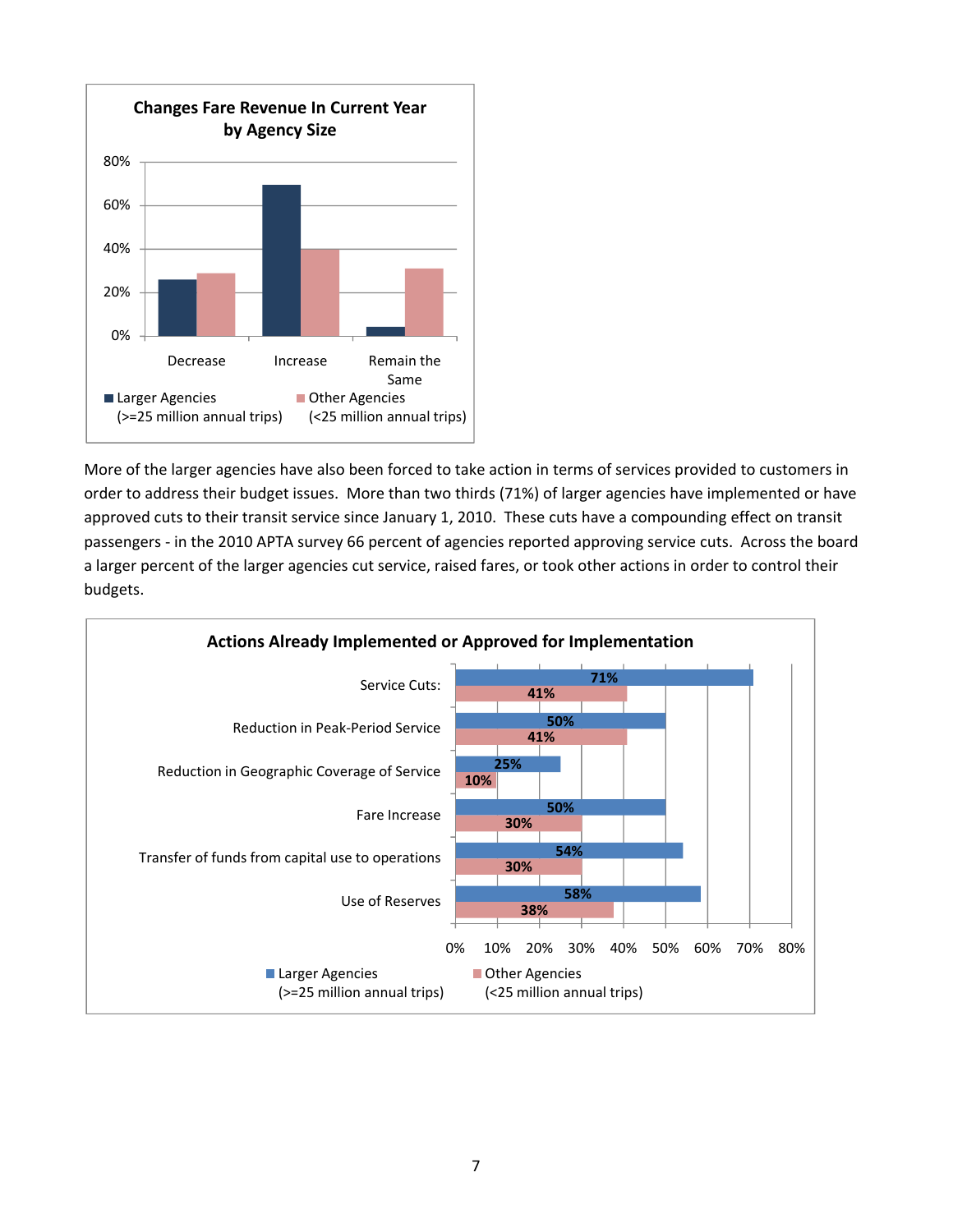Larger agencies have also been implementing more internal policies than other agencies. Six in ten (63%) larger agencies implemented or improved hiring freezes, more than the number from the 2010 survey (54%). Threefourths (75%) of larger agencies implemented a reduction in positions. These reductions come partially through natural workforce changes like retirement, but also through layoffs, and 46 percent of larger agencies reported implementing or approving layoffs.



## **Capital Budgets Also Strained**

A new set of questions in the 2011 survey asked about capital budgets and the impact of capital funding constraints. A total of 85 percent of respondents reported flat or declining capital funding. When asked about the impact on their capital budget, three in ten agencies (31%) said that they delayed vehicle acquisitions due to capital budget issues, and two in ten (20%) reported that they had delayed capital maintenance. Two in ten agencies (21%) also reported that they had delayed capital construction.